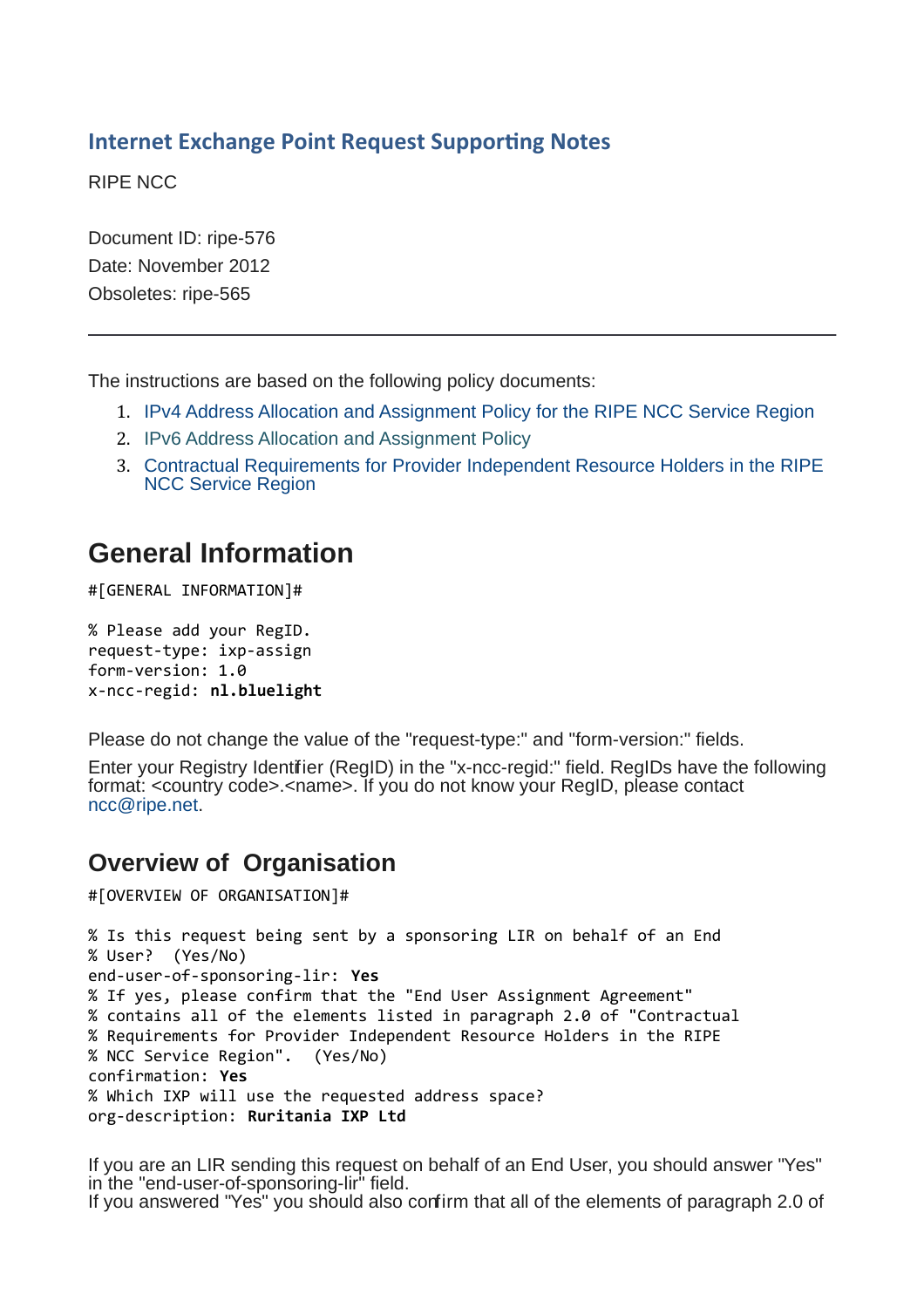"Contractual Requirements for Provider Independent Resource Holders in the RIPE NCC Service Region" are listed in the "End User Assignment Agreement" that is signed by the End User and the sponsoring LIR.

For all assignments that are requested through a sponsoring LIR for an End User, we need to receive a copy of the "End User Assignment Agreement" and the company registration papers of the End User.

You can find an example agreement at[:https://www.ripe.net/lir-services/resource](http://www.ripe.net/ripe/docs/resolveuid/391df1203f5f7d0cf5f62b4d65424e23)[management/direct-assignments/independent-assignment-request-and-maintenance](http://www.ripe.net/ripe/docs/resolveuid/391df1203f5f7d0cf5f62b4d65424e23)[agreement](http://www.ripe.net/ripe/docs/resolveuid/391df1203f5f7d0cf5f62b4d65424e23)

You can send us an agreement in your local language or use the English version.

If the request is for an LIR, you should answer "No" to the two questions above. There is no need to submit any additional documentation if the request is for an LIR.

In the "org-description:" field, write a short description of the IXP requesting the assignment(s).

#### **Overview of the User**

#[OVERVIEW OF THE USER]#

% Who is the contact person for this IXP? Name: **Fred Bloggs** Organisation: **Ruritania IXP** Country: **NN** Phone: **+123 45 678910** Email: **fred@rurixp.ripe.net**

Enter the legal name and primary location of the organisation in the "organisation:" and "country:" fields.

Please use international dialing codes (for example, +31 for the Netherlands,) in the "phone:"field.

### **Existing Address Space Usage**

#[EXISTING ADDRESS SPACE USAGE]#

```
% If the IXP has any IPv4 ranges(s) for their peering LAN, list them
% below. If any such space is being returned, then the return date
% should be specified.
subnet-ipv4: 192.0.2.0/24 to nl.bluelight in 1 month.
% If the IXP has any IPv6 assignments, list them below.
subnet-ipv6: None
```
Please specify address prefixes using slash notation (for example, y:y:y::/yy). You can repeat the "subnet-ipv4 or subnet-ipv6:" field as many times as needed.

If there is any address space assigned that they will be returned, list each prefix in separate "address-space-returned" fields. The maximum renumbering is 180 days. You can use the following syntax: <x.x.x.x/xx> in <time period> for this field.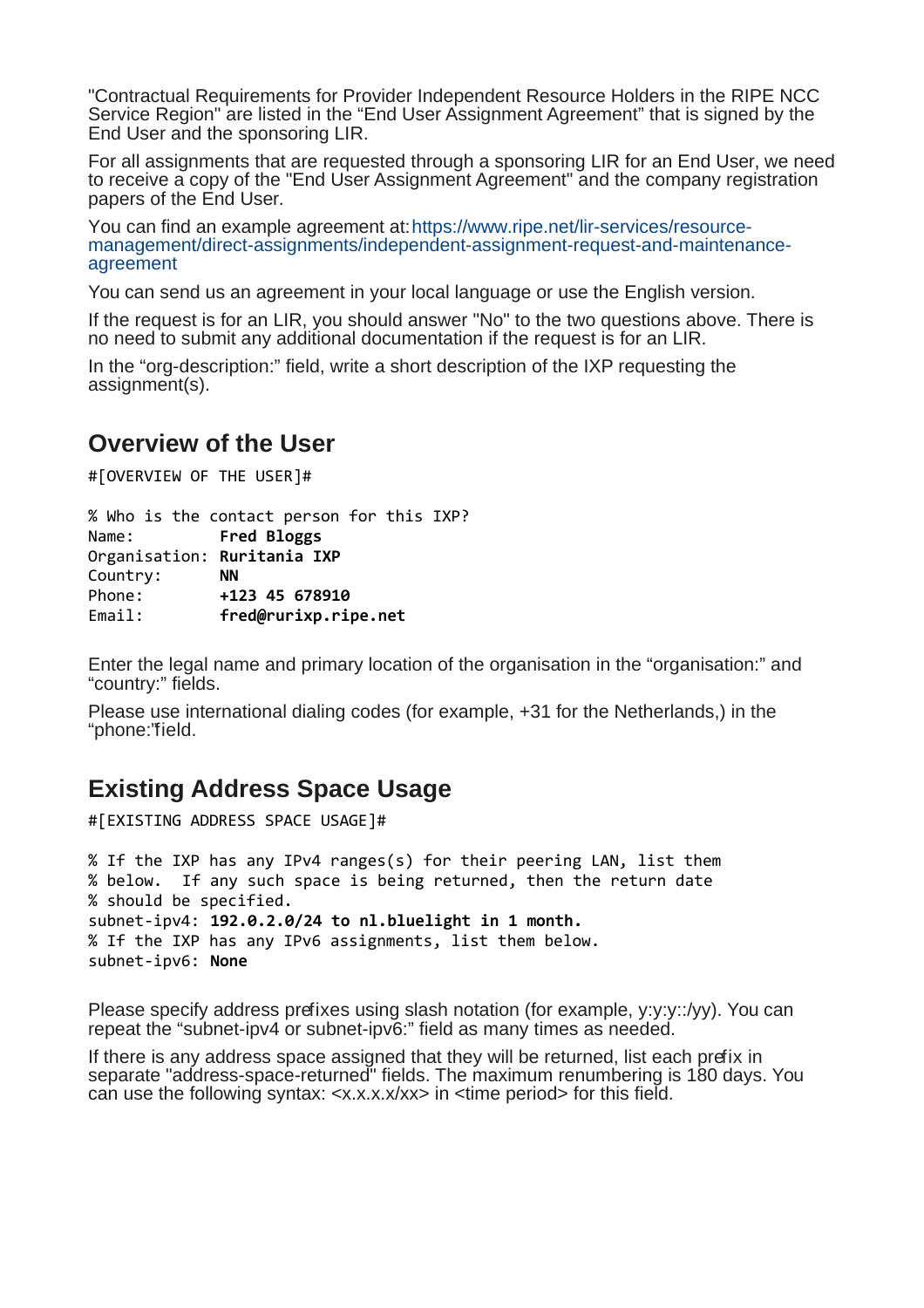## **IPv4 Address Space Usage**

#[IPv4 ADDRESS SPACE USAGE]#

|                      | % How will the IXP use the requested IPv4 address space? |             |              |               |                |
|----------------------|----------------------------------------------------------|-------------|--------------|---------------|----------------|
| % ADDRESSING PLAN    |                                                          |             |              |               |                |
| %                    | Subnet                                                   | Immediate   | Intermediate | Entire        | Purpose        |
| %                    | size $(7nn)$                                             | Requirement | Requirement  | Period        |                |
| subnet:              | /27                                                      | 16          | 24           | 32            | <b>Network</b> |
| Infrastructure       |                                                          |             |              |               |                |
| subnet:              | /24,/26                                                  | 272         | 296          | 320           | <b>Members</b> |
| connections          |                                                          |             |              |               |                |
| totals:              | /24, /26, /27                                            | /24, /27    | /24, /26     | /24, /26, /27 |                |
| number-of-subnets: 2 |                                                          |             |              |               |                |

The addressing plan shows how the End User will use the requested address space.

You can repeat the "subnet" row as many times as needed. Delete any empty "subnet" fields before you send the request.

In the "Subnet size (/nn)" column, enter a slash notation prefix for each subnet. Each entry should be large enough to contain the number of addresses needed for that subnet over the next time period.

In order to demonstrate the predicted growth of your network, you must provide an estimate of the address space you will require over three distinct periods: Immediate, Intermediate and the Entire period. These columns can either contain numbers (for example, 256) or slash notation prefixes (for example,  $/24$ ).

In the "Purpose" column, write a short description of each subnet. If needed, you can write a more detailed description in the "Supplemental Comments" section at the end of this form.

In the "totals" row, add the totals of each column. The total of the "Subnet size (/nn)" column should be the total amount of address space you are requesting for this assignment.

In the "number-of-subnets" field, enter the total number of subnets listed in the addressing plan.

## **IPv6 Address Space Usage**

#[IPv6 ADDRESS SPACE USAGE]#

|                   | % How will the IXP use the requested IPv6 address space? |        |        |         |                        |
|-------------------|----------------------------------------------------------|--------|--------|---------|------------------------|
| % ADDRESSING PLAN |                                                          |        |        |         |                        |
| %                 | Subnet                                                   | Within | Within | Within  | Purpose                |
| %                 | size $(7nn)$ 3 months                                    |        | 1 year | 2 years |                        |
| subnet:           | /64                                                      |        | ۰      |         | Network Infrastructure |
| subnet:           | 755                                                      |        | ۰      | н.      | Members connections*   |

The addressing plan shows when the IXP plans to use the address space.

Enter the size of each subnet in the "Subnet size (/nn)" column. Please specify the size using IPv6 slash notation (for example, /48). You can repeat the "subnet:" field as many times as needed.

In the "Purpose" column, write a short description for each subnet. If needed, you can write a more detailed description in the "Insert Supplemental Comments" section at the end of the form.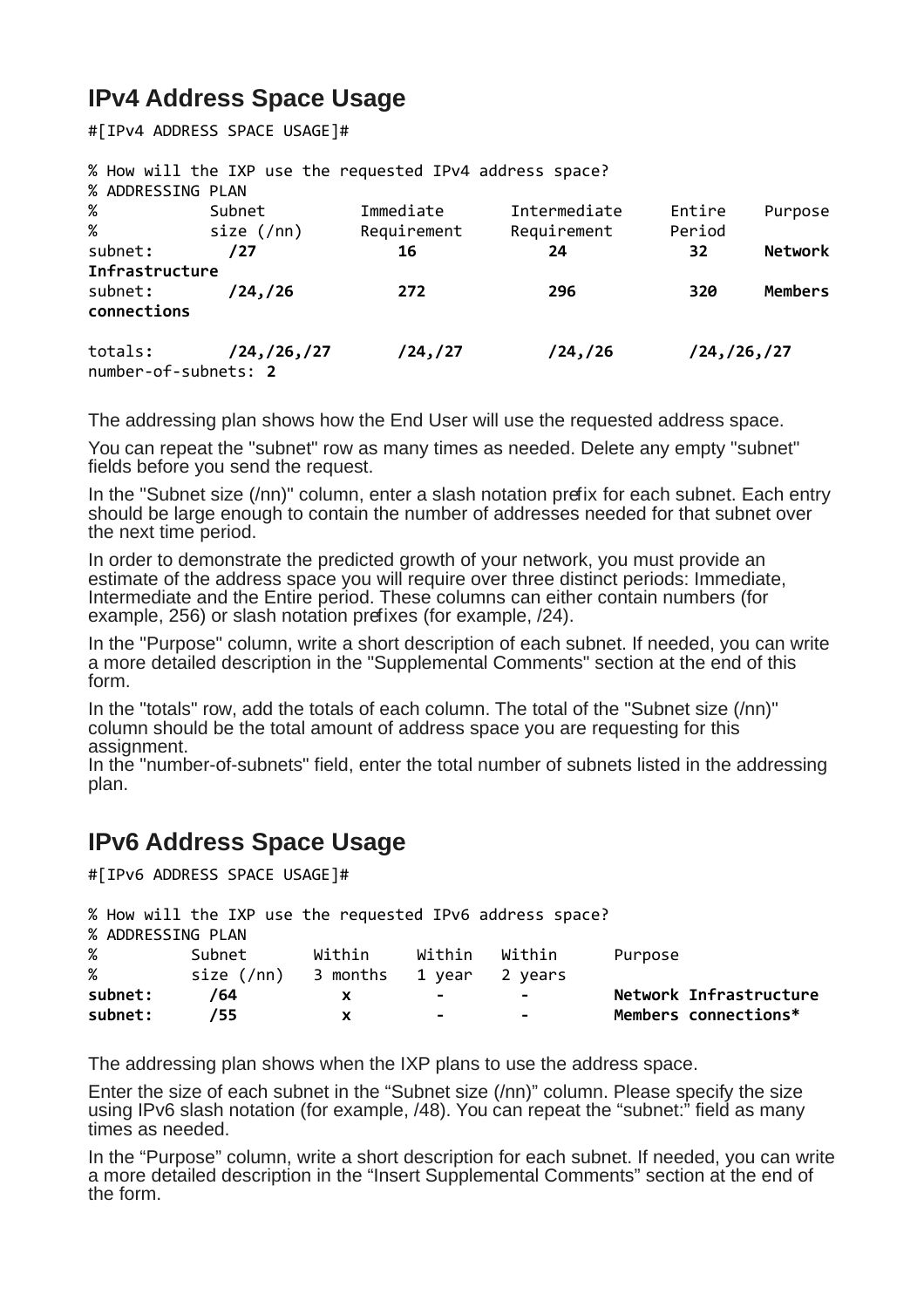Complete the remaining columns with a cross (x) or a dash (-). For example, if you will use a subnet within three months, enter a cross in the "Within 3 months" column and a dash in both the "Within 1 year" and "Within 2 years" columns.

### **Supplemental Comments**

#[SUPPLEMENTAL COMMENTS]#

% Please add more information if you think it will help us understand % this request. You can attach a network diagram or other relevant % supporting documentation. If the IXP has an online list of members, % please add the URL below. **Ruritania IXP has 62 IXP members, and add approximately six new members every month. Each member's connection requires one /30. The IXP network consists of three routers (three IPs), three switches (three IPs) and two firewalls (eight IPs). Two more routers and switches will be added next month. We would like to return the current /24 used for our peering LAN and receive one /23 IXP assignment to renumber current members and connect new members.** 

**The joining requirements are online at:** [http://www.rurixp.ripe.net/join\\_us.html](http://www.rurixp.ripe.net/join_us.html)

You can use this space for additional information that you think will be helpful for us when we evaluate your request.

A network diagram (topology map) can help us to understand the set-up of the network and its addressing needs.

#### **Supporting Documentation**

#[SUPPORTING DOCUMENTATION]#

% If this request is being sent by a sponsoring LIR on behalf of an

% End User, please attach a copy of the signed "End User Assignment

% Agreement" and the company registration papers of the End User.

```
% Have you attached any files/documents to this request? (Yes/No)
file-attached:Yes
```
For each assignment that is requested through a sponsoring LIR for an IXP, we need to receive a copy of "End User Assignment Agreement" and the company registration papers of the End User.

If this request is for an LIR or a "Direct Assignment User", you do not have to attach a copy of "End User Assignment Agreement" and company registration papers.

### **Database Templates**

#[IPv4 DATABASE TEMPLATE]#

```
% If you are requesting IPv4, complete this IPv4 database template.
% If you are not requesting IPv4, please remove this IPv4 database
% template.
```
inetnum: <leave empty> netname: **RURIXP**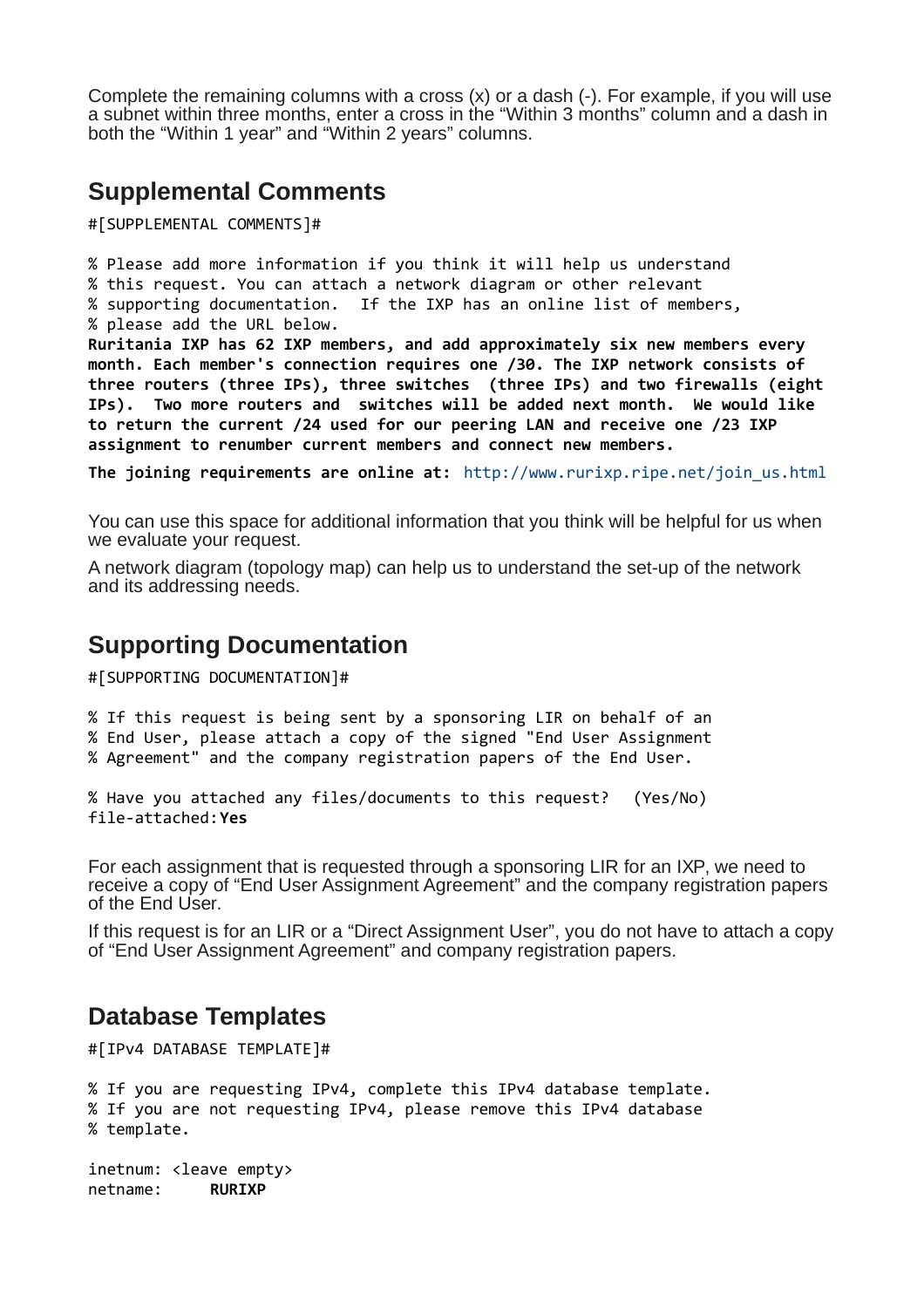| Ruritania IXP Ltd                   |
|-------------------------------------|
| NL                                  |
| ORG-Bb2-RIPE                        |
| HOHO15-RIPE                         |
| HOHO15-RIPE                         |
| ASSIGNED PI                         |
| RIPE-NCC-END-MNT                    |
| RIPE-NCC-END-MNT                    |
| <b>SANTA-MNT</b>                    |
| $mnt$ -domains:<br><b>SANTA-MNT</b> |
| <b>SANTA-MNT</b>                    |
| hostmaster@ripe.net                 |
| RIPE                                |
|                                     |

#[IPv6 DATABASE TEMPLATE]#

% If you are requesting IPv6, complete this IPv6 database template. % If you are not requesting IPv6, please remove this IPv6 database % template.

| inet6num:       | <leave empty=""></leave> |
|-----------------|--------------------------|
| netname:        | <b>RURIXP</b>            |
| descr:          | Ruritania IXP Ltd        |
| country:        | NL                       |
| org:            | ORG-Bb2-RIPE             |
| $admin-c$ :     | HOHO15-RIPE              |
| tech-c:         | HOHO15-RIPE              |
| status:         | ASSIGNED PI              |
| $mnt-by:$       | RIPE-NCC-END-MNT         |
| $mnt$ -lower:   | RIPE-NCC-END-MNT         |
| $mnt-by:$       | <b>SANTA-MNT</b>         |
| $mnt$ -domains: | <b>SANTA-MNT</b>         |
| mnt-routes:     | <b>SANTA-MNT</b>         |
| changed:        | hostmaster@ripe.net      |
| source:         | RIPE                     |
|                 |                          |

If the IXP is requesting IPv4 and IPv6, please complete all templates. If not, you should complete the relevant template(s) and delete the rest when sending the request.

Leave the "inetnum/inet6num" fields empty as we will choose the address range.

The "netname:" should be a short, descriptive name for the network and should reflect the name of the organisation operating the IXP.

Enter the legal name of the organisation operating the IXP in the "descr:" field.

Enter the ISO country code of the organisation in the "country:" field.

Enter the org-ID of the **organisation** object in the "org:" field. You can create **organisation** objects using 'webupdates'.

**Person** and **role** objects contain information about people. Each object has a unique NIC handle (nic-hdl). You can create **person** and **role** objects using webupdates.

The nic-hdl of the **role** or **person** object entered in the "admin-c:" field should be for someone who has administrative responsibilities for the network.

The nic-hdl of the **role** or **person** object entered in the "tech-c:" field should be for someone who has technical knowledge of the network.

The "status:" field must be ASSIGNED PI.